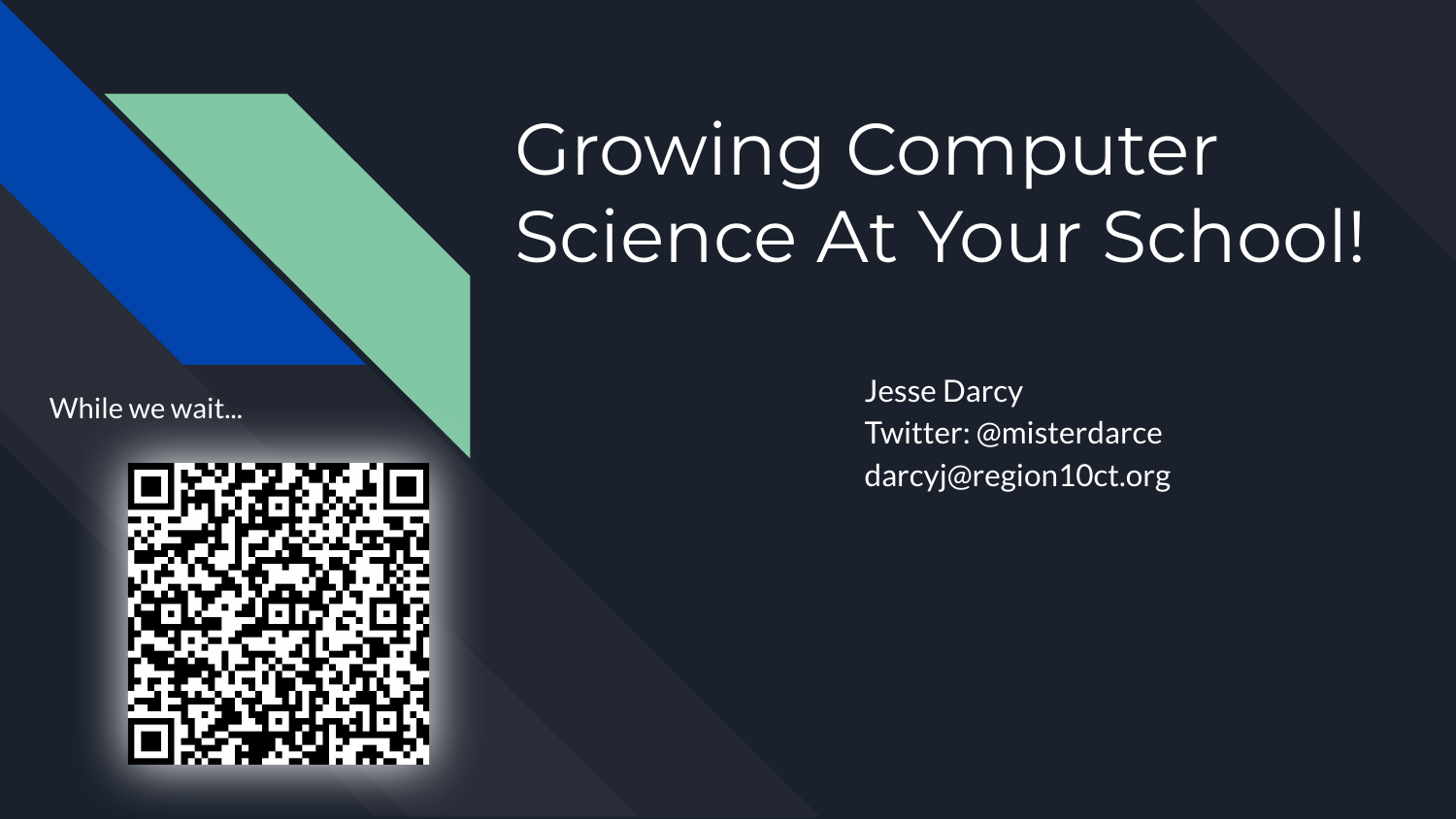## Regional School District #10 - Burlington, CT

- Serves towns of Harwinton and Burlington, CT
- District is about 2200 total students
	- 1 High School: ~710 students
	- 1 Middle School: ~720 students
	- 2 Elementary Schools: ~400 each
- Computer skills start in elementary
- Middle School Unified Arts Computer Classes (1 Quarter long)
	- 5th Grade: Typing, Basic Coding, Basic Sketch-Up
	- 6th Grade: Tech-Ed (includes some coding) , 3D printing
	- 7th Grade: Excel, Coding, Sketch-Up
	- 8th Grade: STEM Experiences (includes some coding), Woodworking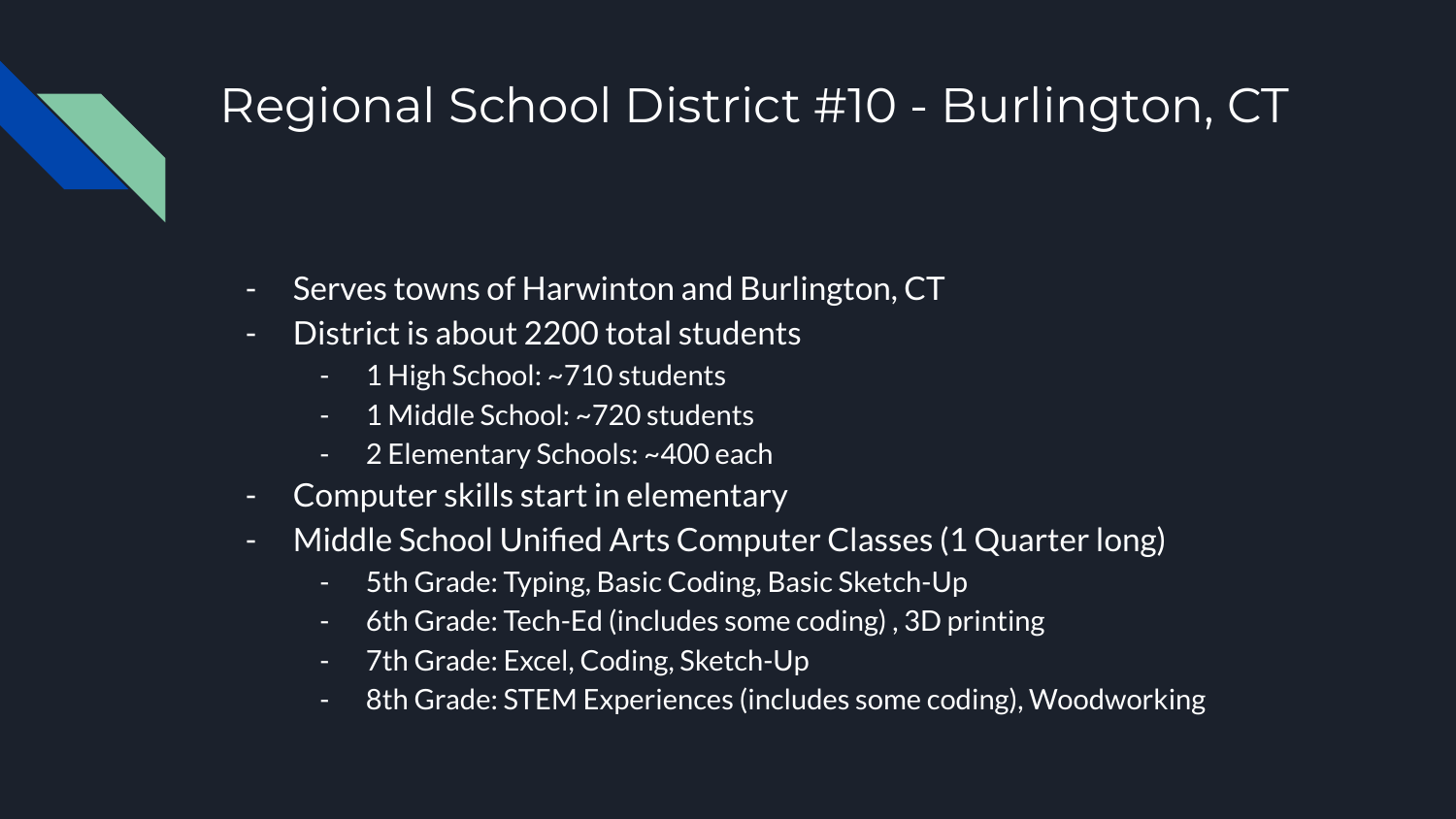

How it started **Example 20** ... How it's going!

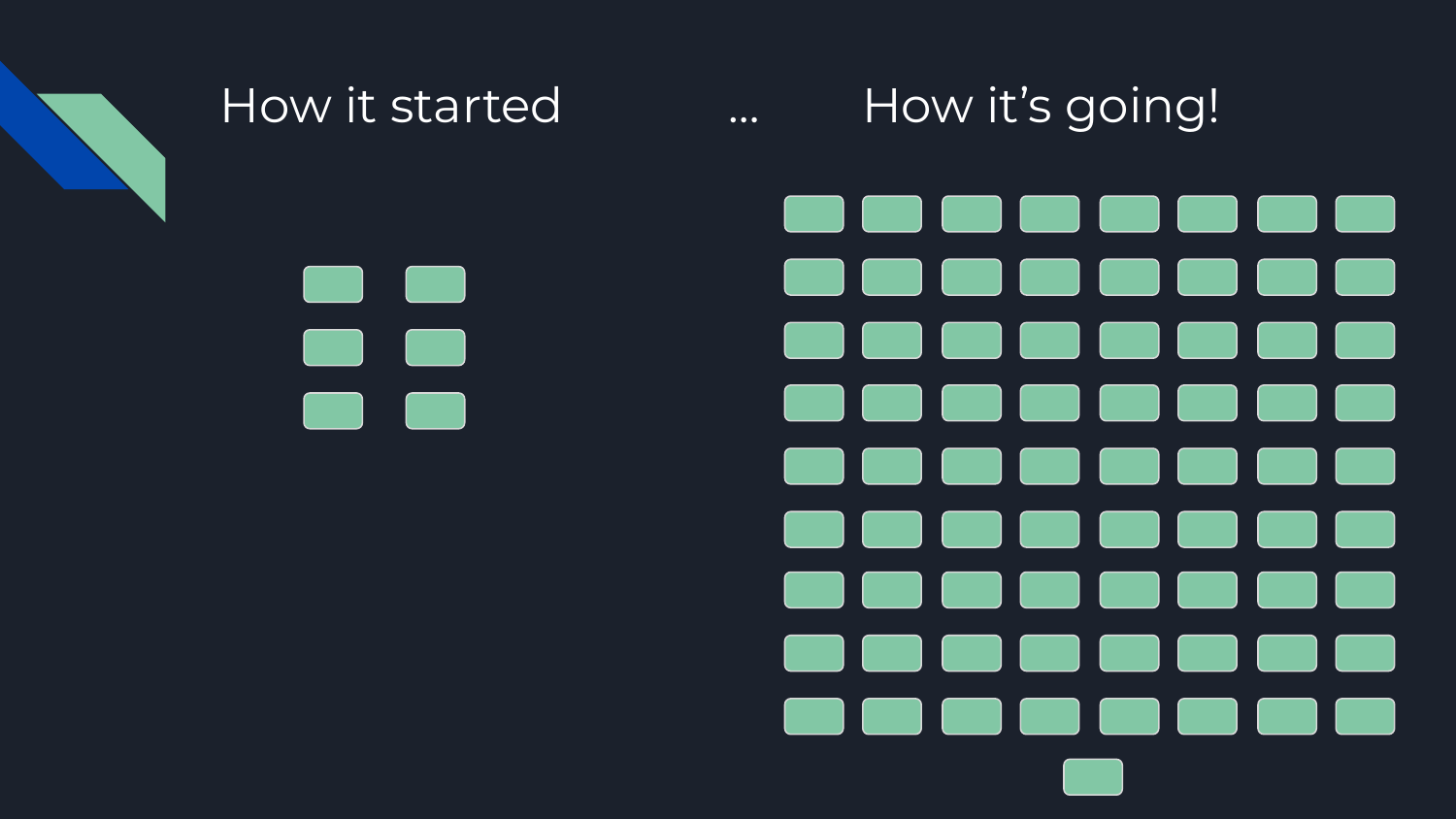## Our growth over time...

| Year      | Sections - Course (# S's)                       | <b>Total Students</b> |
|-----------|-------------------------------------------------|-----------------------|
| $14 - 15$ | 1 - Java (6)                                    | $6\phantom{1}$        |
| $15 - 16$ | $1 -$ Java (15)                                 | 15                    |
| $16 - 17$ | 2 - Java (14/19), AP CSA (1)                    | 34                    |
| $17 - 18$ | 2 - Intro to JS (10/17), AP CSA (2)             | 29                    |
| $18 - 19$ | 2 Intro to JS (23), 2 AP CSP(52), AP CSA (2)    | 77                    |
| $19 - 20$ | 1 Intro to JS (6), 2 AP CSP (47), AP CSA (3)    | 56                    |
| $20 - 21$ | 2 Intro to JS (24), 2 AP CSP (44), AP CSA (5)   | 73                    |
| $21 - 22$ | 2 Intro to JS (20+), 2 AP CSP (53+), AP CSA (?) | $73+$                 |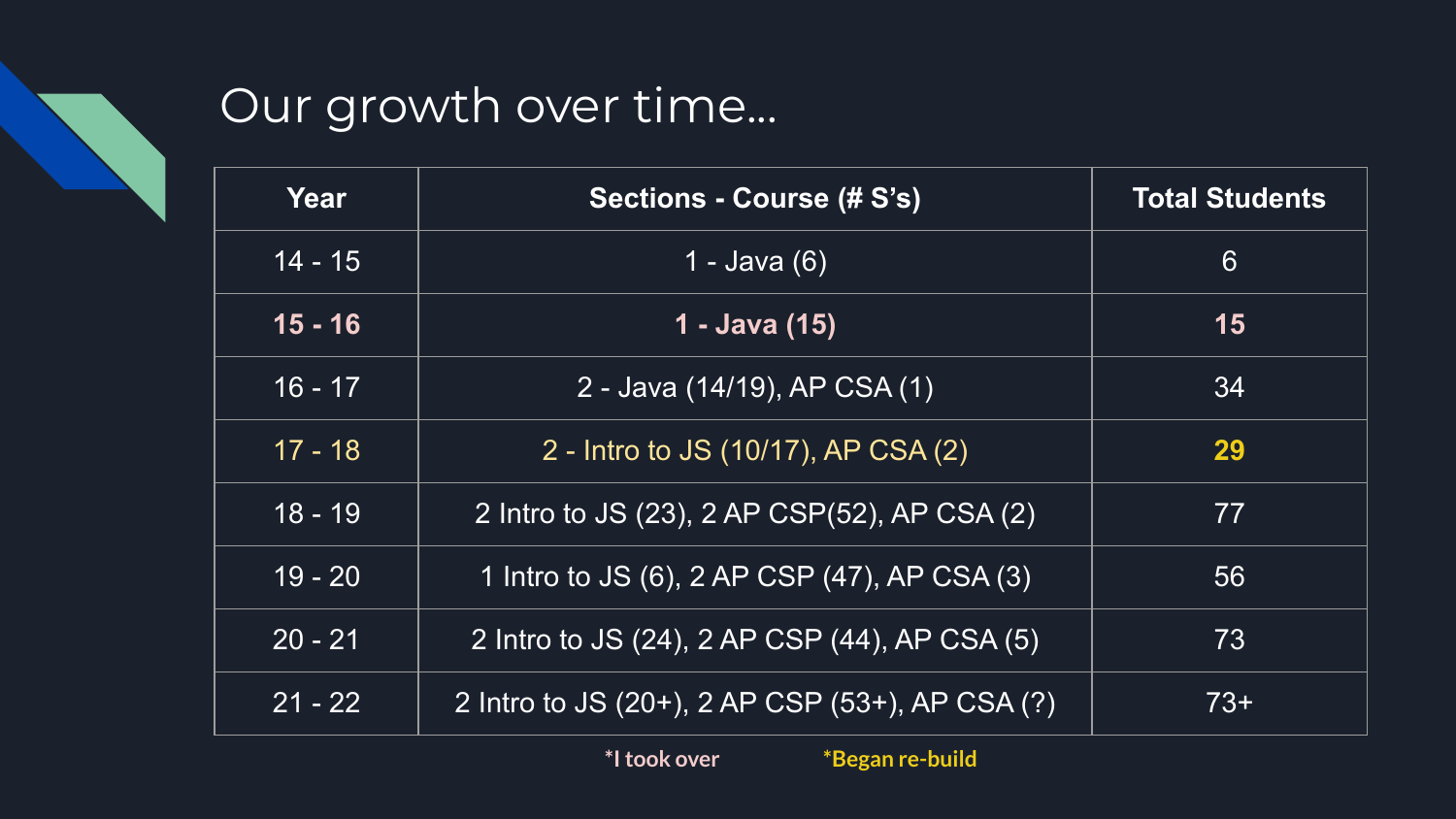

### Then & Now

### *2014-15*

1 - Computer Science Course **Java** Full Year **Students: 6** *0.7% of students (~820) Teachers available: 1 of 9*

### *2020-21*

Intro to CS(2), AP CSP (2) AP CS A (through VHS)

Python, JavaScript, Java

Half Year, Full Year

Students: 24 (Intro) / 44 (CSP) / 5 (CS A)

**Total Students : 73**

*10.3% of students (~710)*

*Teachers available: 4 of 9*

#### *2021-22*

2 Intro to CS (20+) 2 AP CSP (53+) AP CS A (??)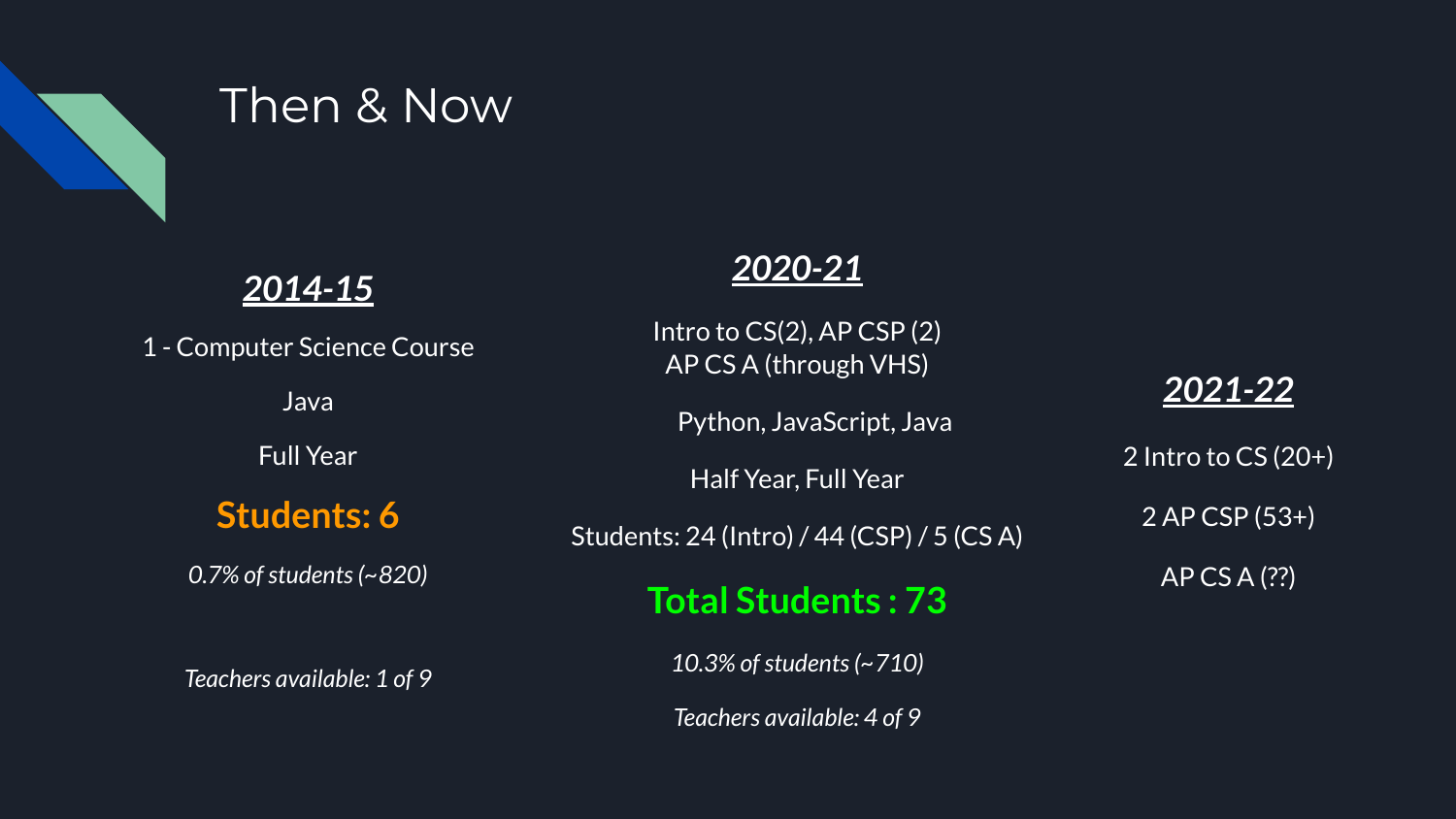

# The need to "Re-build",

- Student perception of being *really* difficult
- Full-year courses hard to fit into student schedule
- Course tools were clunky, not intuitive
- Limited access due to prerequisites
- Not necessarily "recommended" needed some "branding"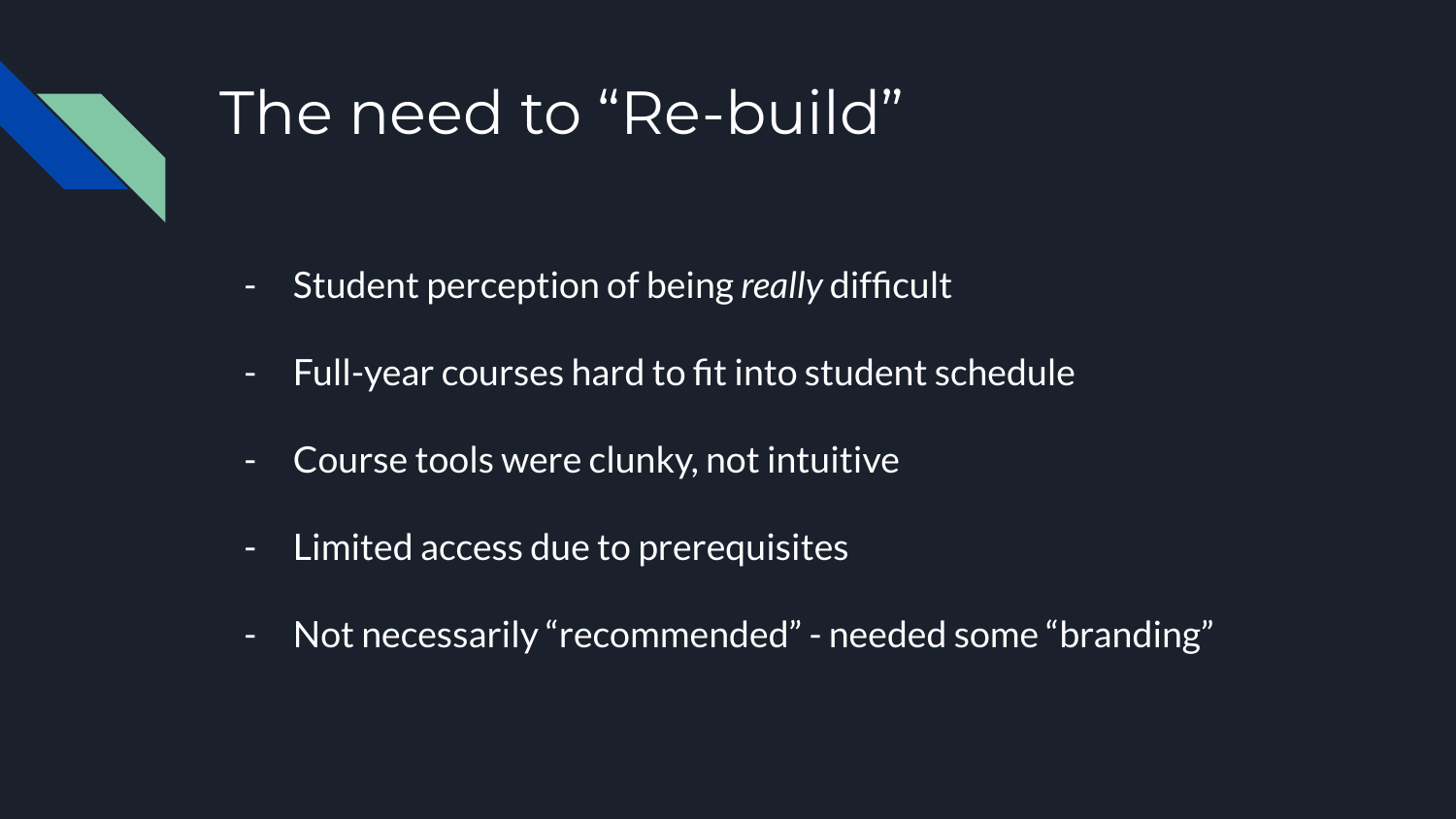

# What we did

- Created a half-year introductory course option with *no prerequisites***!**
- Find a viable platform (such as CodeHS!)
- Get administrative support and funding (if necessary)
- Work to create a feeder program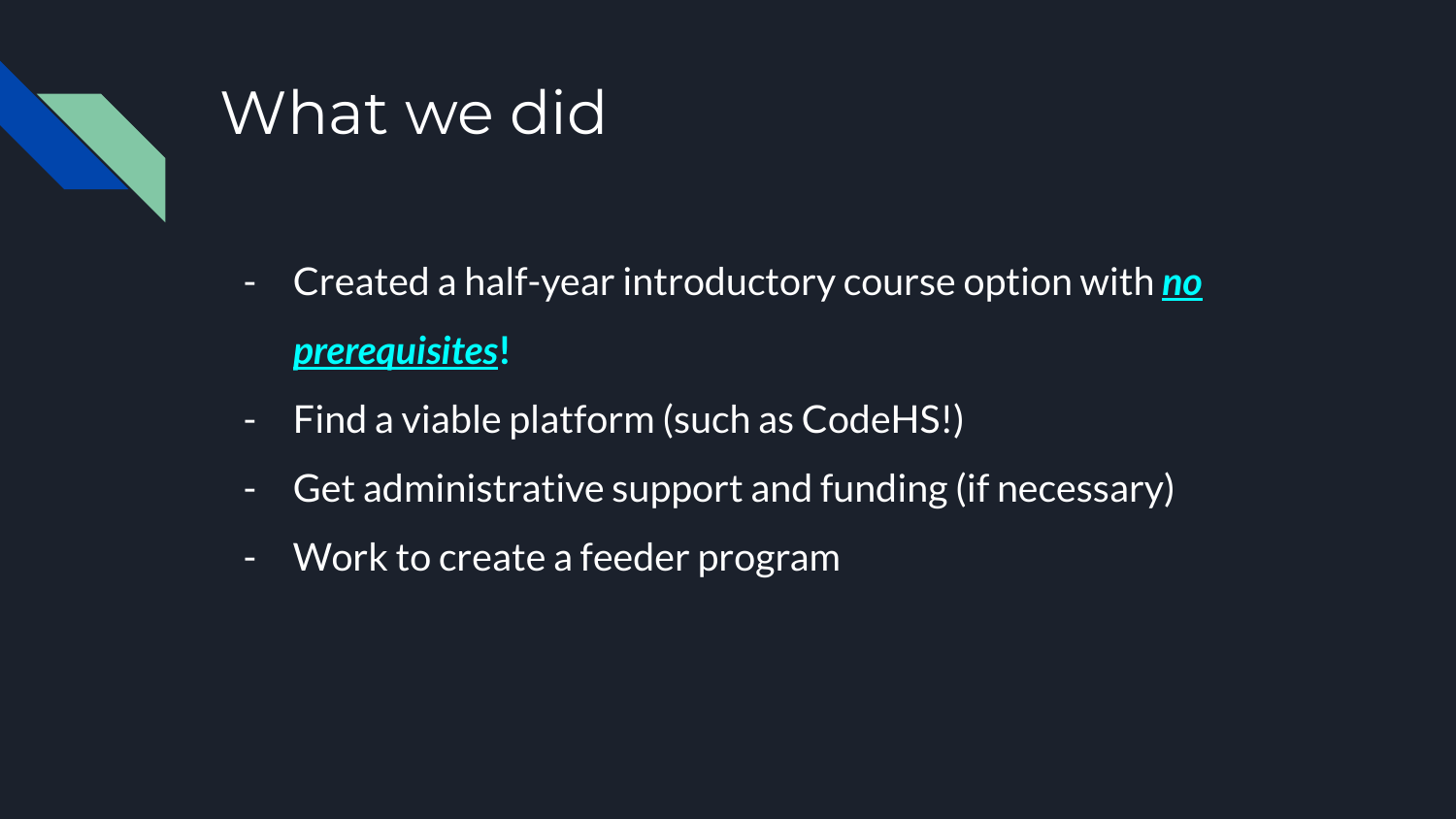

# Generating Interest

- Don't make the course impossible. Word of mouth is HUGE!
- Get STEM teachers and Counselors to *actually* recommend it!
- Annually push Hour of Code activities

#### *Difficulties:*

- Student's don't have room in their schedule, know if they'll enjoy it, or generally have an idea what it's really about.
- If more students take it, we also need more teachers to teach it.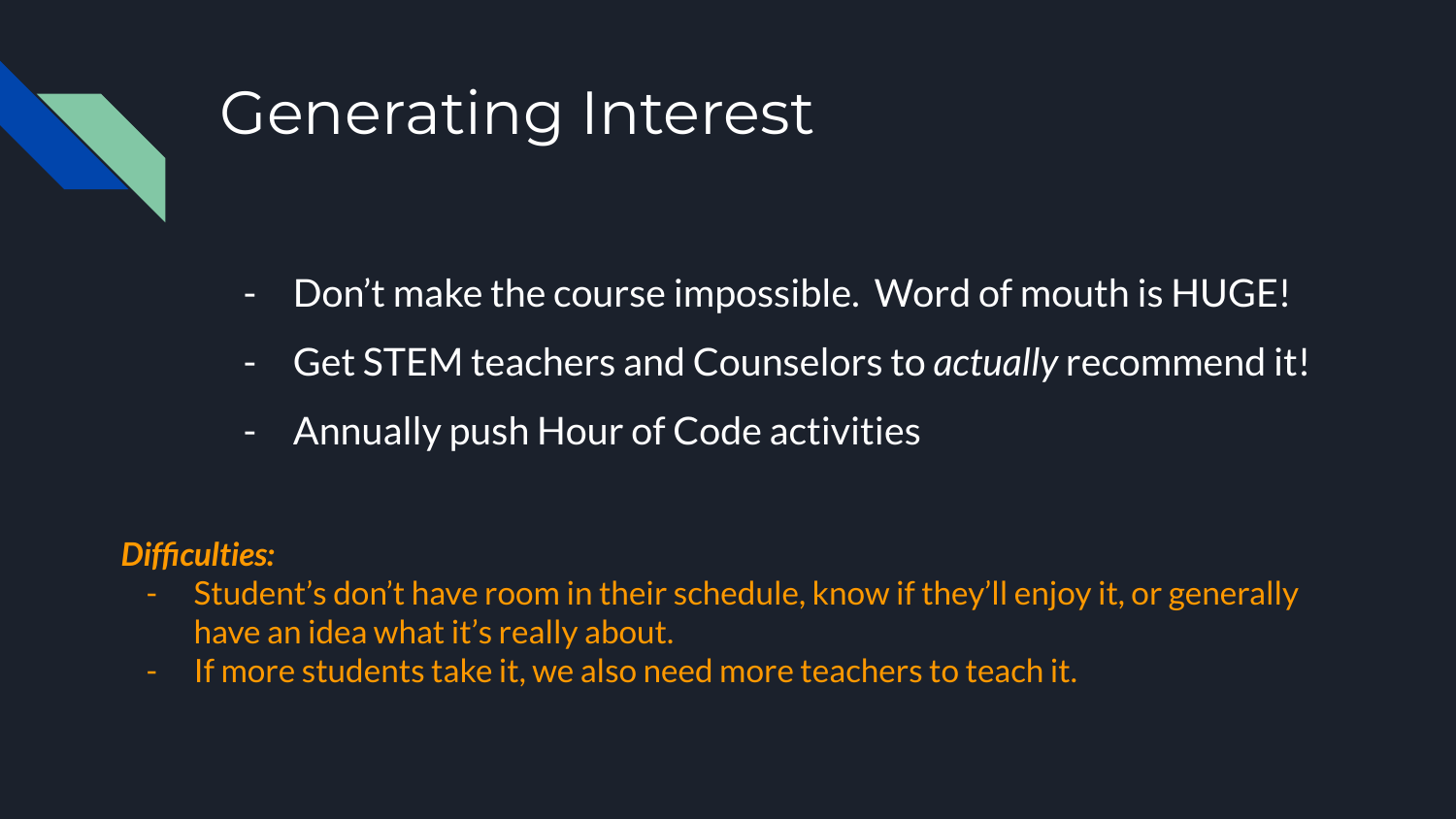

# Recruit Teachers

- Just ask.
- There are teachers who took CS courses in college. Check your state requirements.
- Finding an intuitive program makes it easy for them!
- Talk to admin get curriculum hours.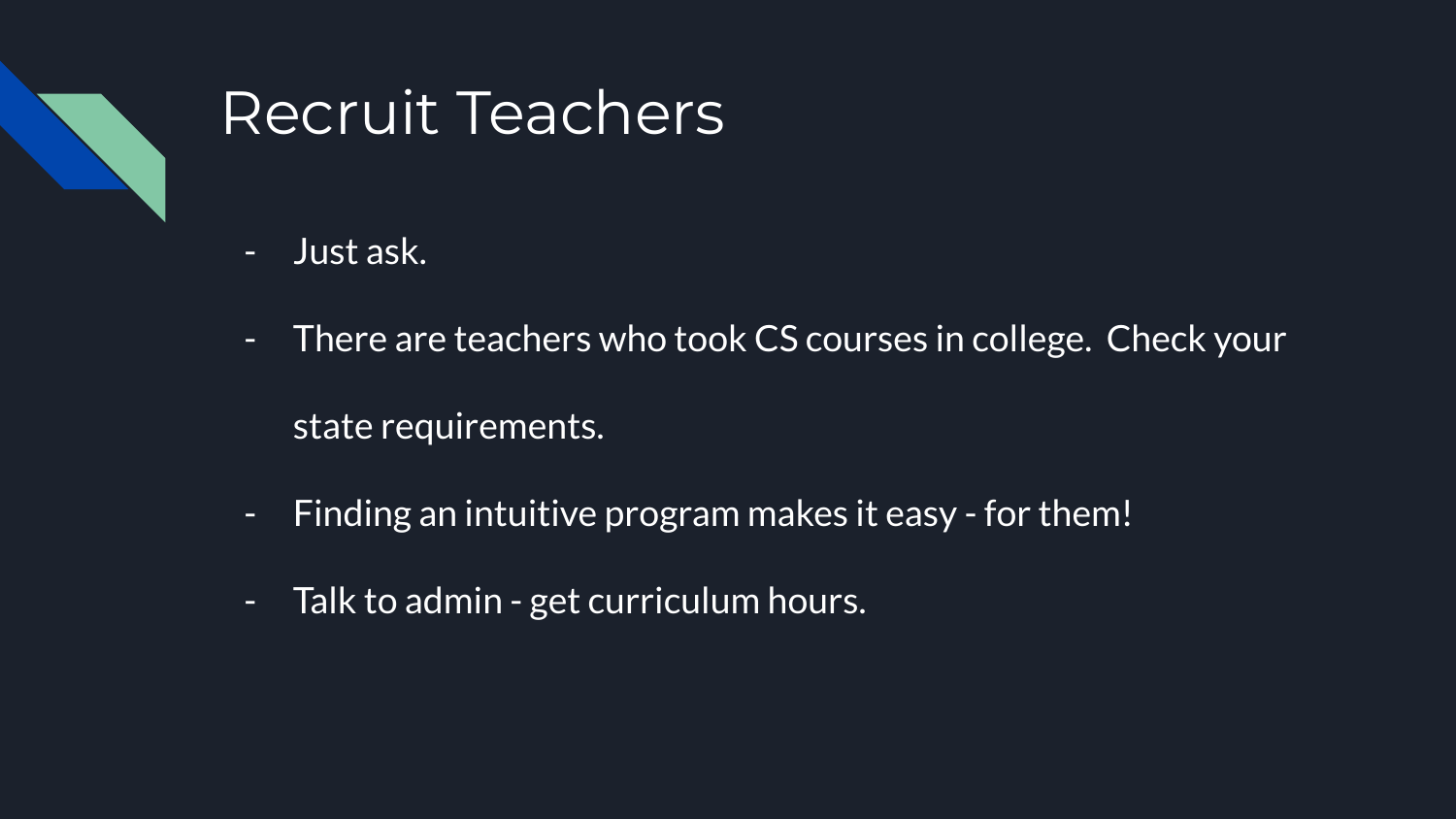

# Our AP CSP Success...

Year 1 (18-19)

*82% Pass Rate - 52% Earned 4 or 5*

*Scores:*

- *1 0% (14.7% Globally)*
- *2 18% (19.1%)*
- *3 30% (34.8%)*
- *4 24% (19%)*
- *5 28% (12.3%)*

*6 of the 50 took a prior course.*

Year 2 (19-20) - *No Multiple Choice*

*79% Pass Rate - 46% Earned 4 or 5*

*Scores: 1 - 9% (9% Globally) 2 - 13% (20%) 3 - 33% (37%) 4 - 35% (23%) 5 - 11% (11%)*

*5 of the 46 took a prior course.*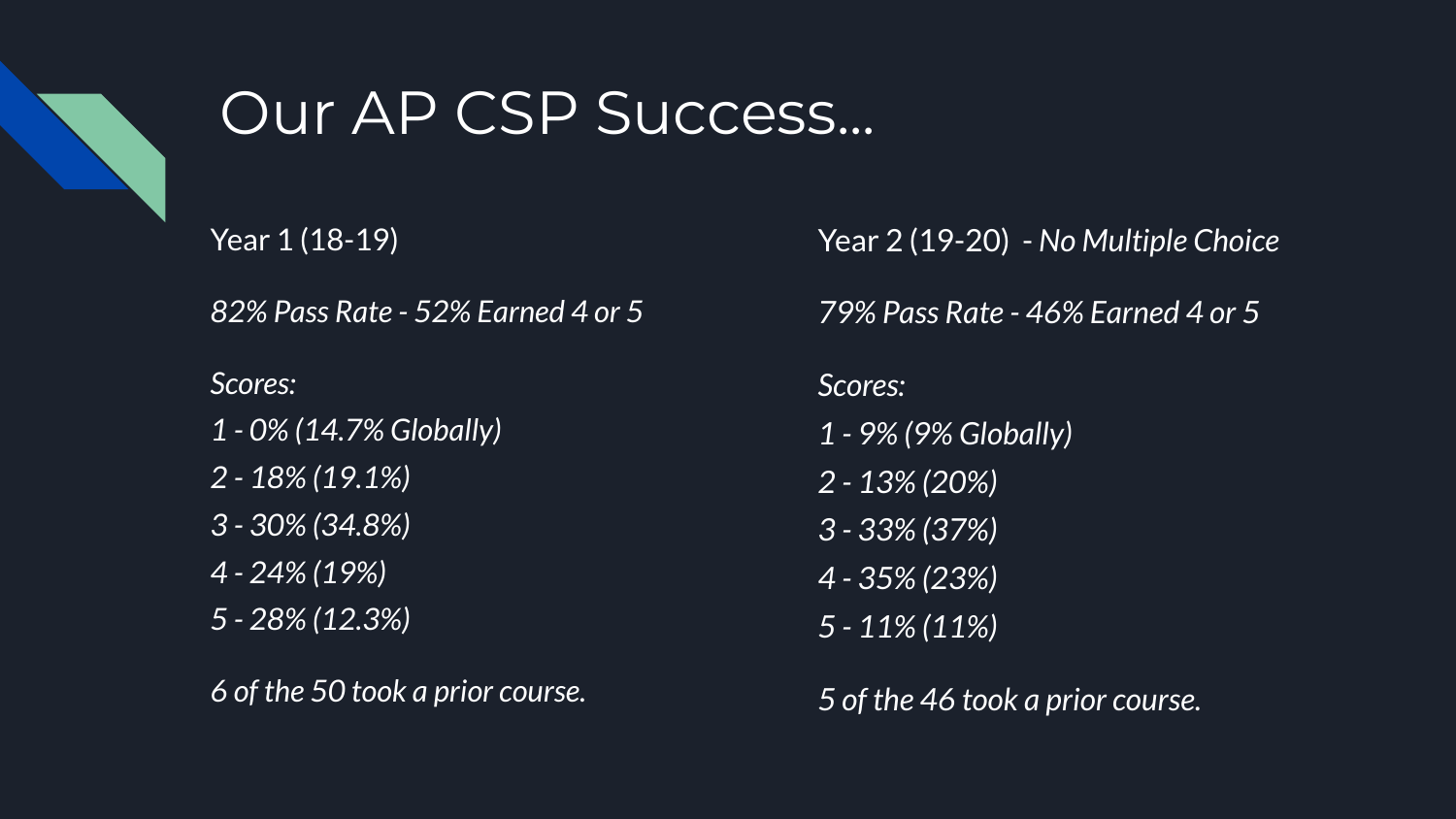

## Student Voice

*Based on 35 student responses*

- Over 85% of AP CSP students never took a formal class prior
	- Of surveyed *All* said they'd highly recommend it
	- Likelihood to recommend: 3.88 of 4
- Opinion of Expected difficulty: 2.59 of 4
- Opinion of Actual difficulty: 1.75 of 4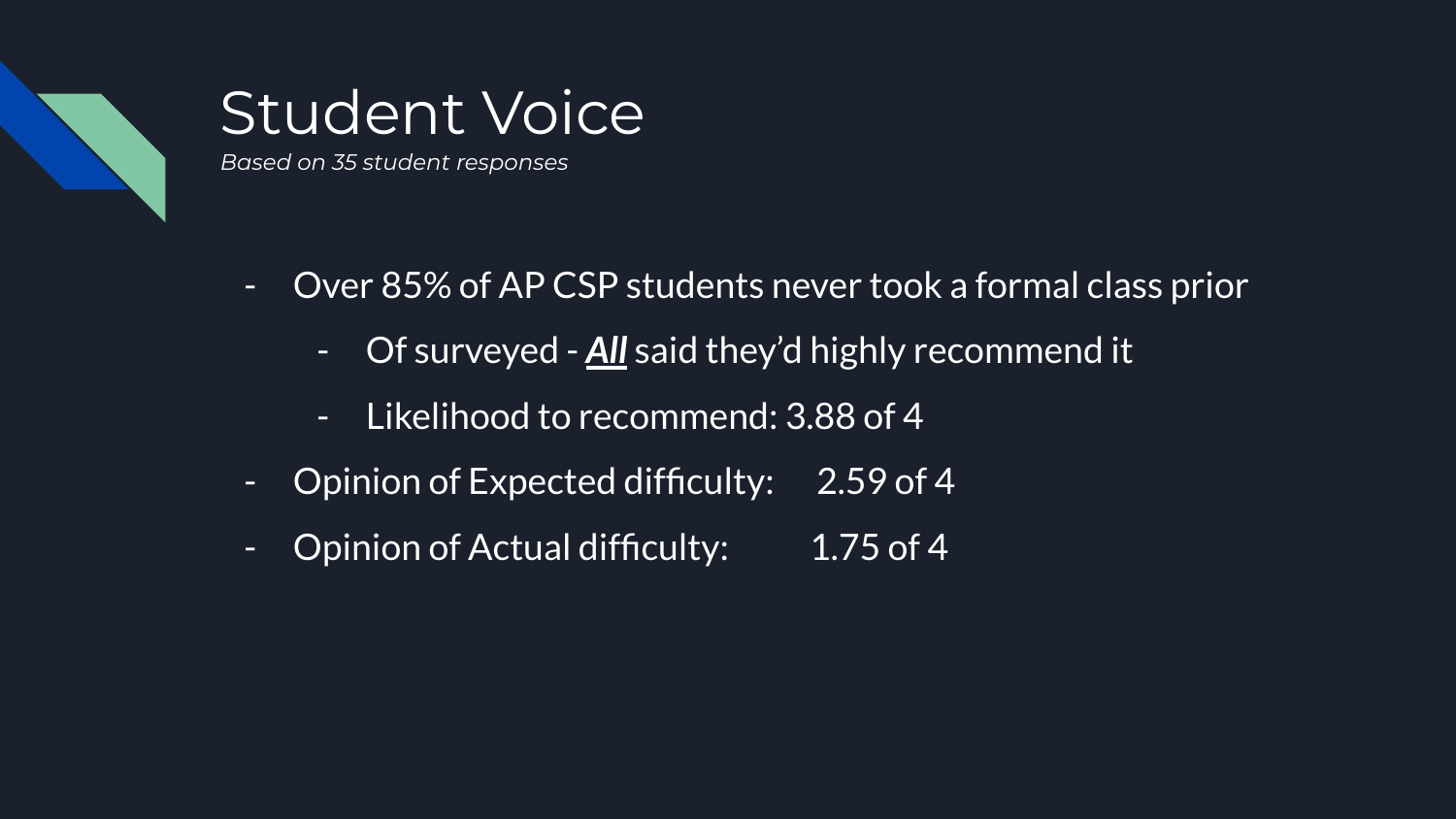

## *What were some concerns taking AP CSP?*

- I didn't know much going in, and it was my first AP class (5)
- I am not good with technology and felt I'd be behind others (A)
- I had no background in coding and was worried about catching up with others (A)
- Starting something completely new that I knew nothing about was a little scary (A)
- Not sure if I'd get it or be able to keep up  $(4)$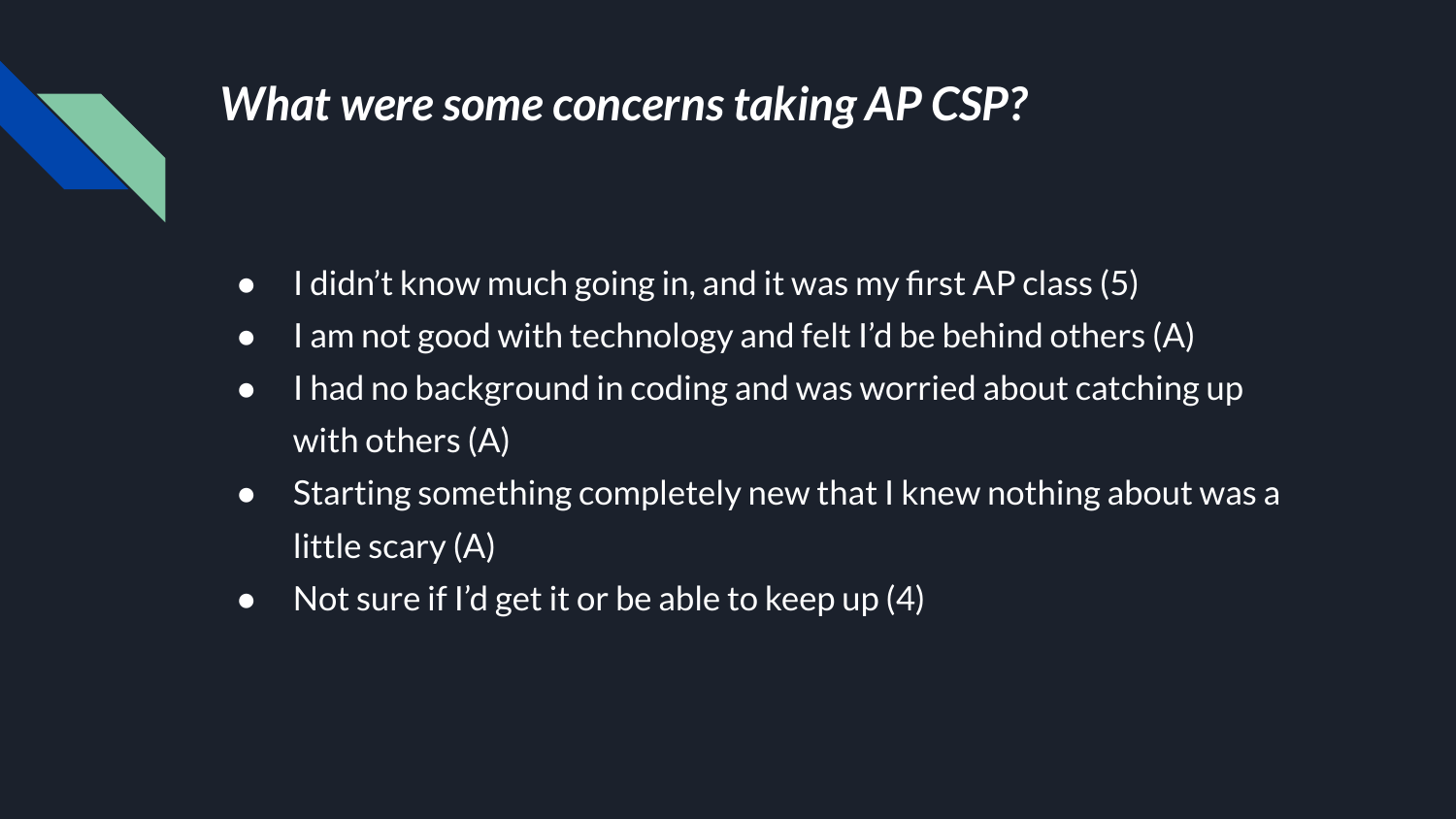

## *Why did you decided take AP CSP?*

- It was recommended by a teacher and sounded pretty cool
- A teacher recommended it and I heard it was interesting
- $\bullet$  I heard it was a lot of fun
- I heard from other students it was an easy AP and my parents encouraged me
- I heard it was an easier AP than some others courses offered
- Sounded easier and more interesting than AP Calc
- I found coding interesting and know it was a skill in today's workforce
- I wanted to double up on a Math course, and heard it was fun and interesting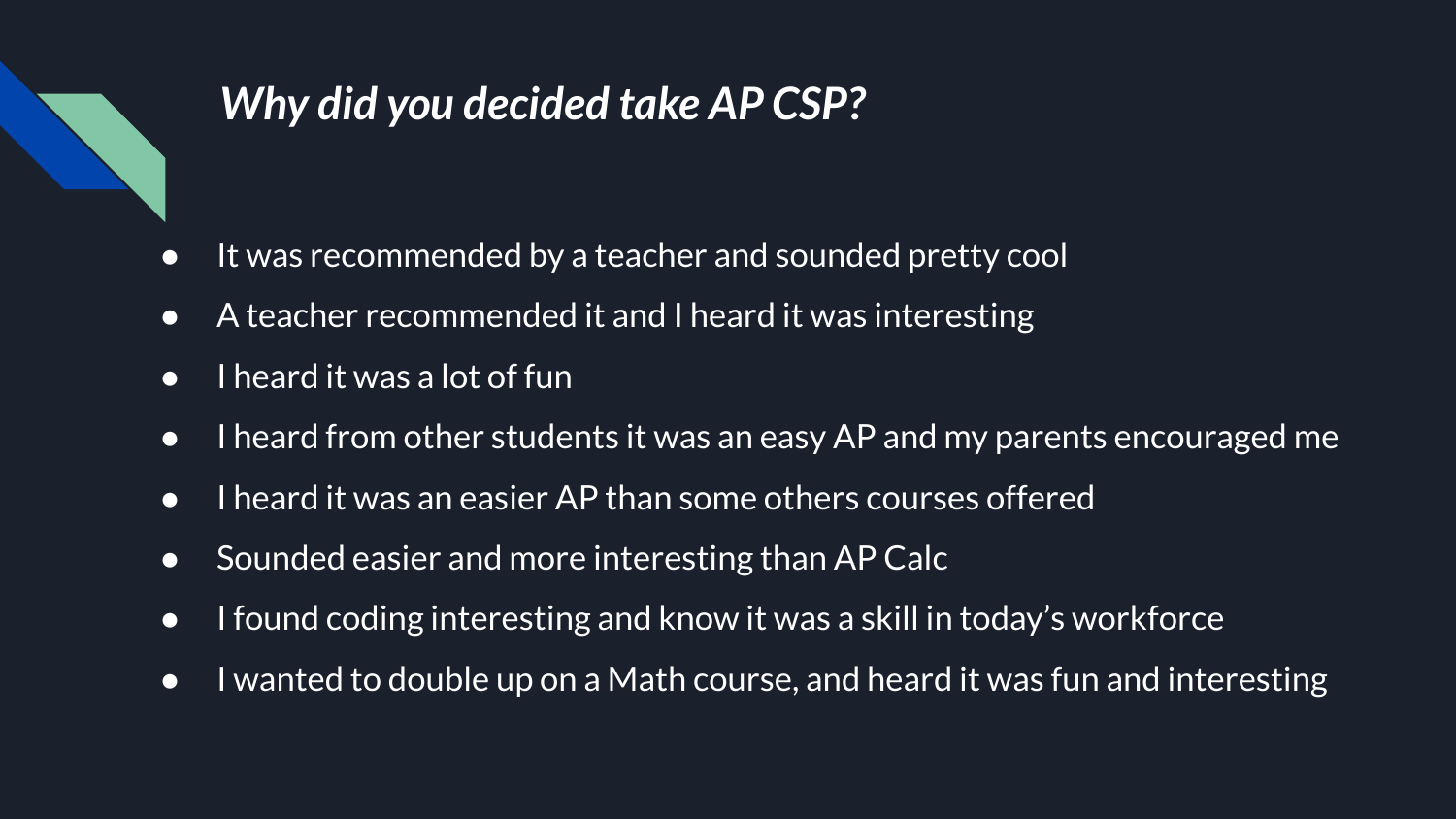

### *What would you say to a student who may be on the fence to take it?*

- Even if you don't see yourself going into CS, this class is a great way to build your problem solving skills while having fun doing it.
- You learn a lot, not just about CS, but problem solving in general and how to be creative in the way that you think and work through difficulties
- It's a fun course and opens your eyes to the behind the scenes parts of technology which is so prominent in our lives.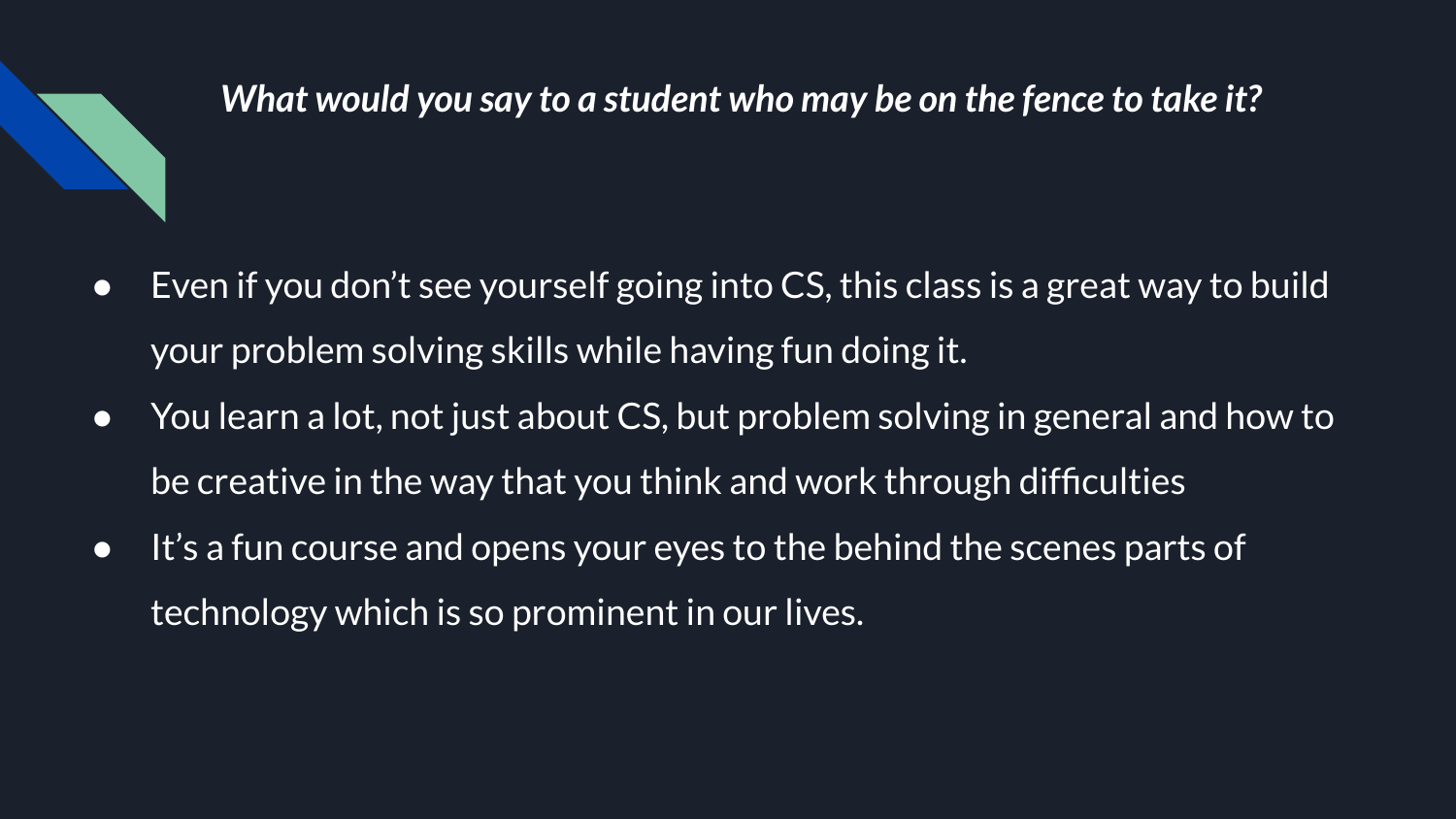

### *What would you say to a student who may be on the fence to take it?*

*(continued)*

- It's not as bad as you would think
- CS is a growing field and even taking an intro course could get you hooked into the field.
- It's fun. I'm not a math person which was scary at first, but it was genuinely interesting for me to learn about.
- Most everyone is starting from scratch, so if you find in school you were never "top of the class" you may find that this is something you're really good at and/or something you really enjoy.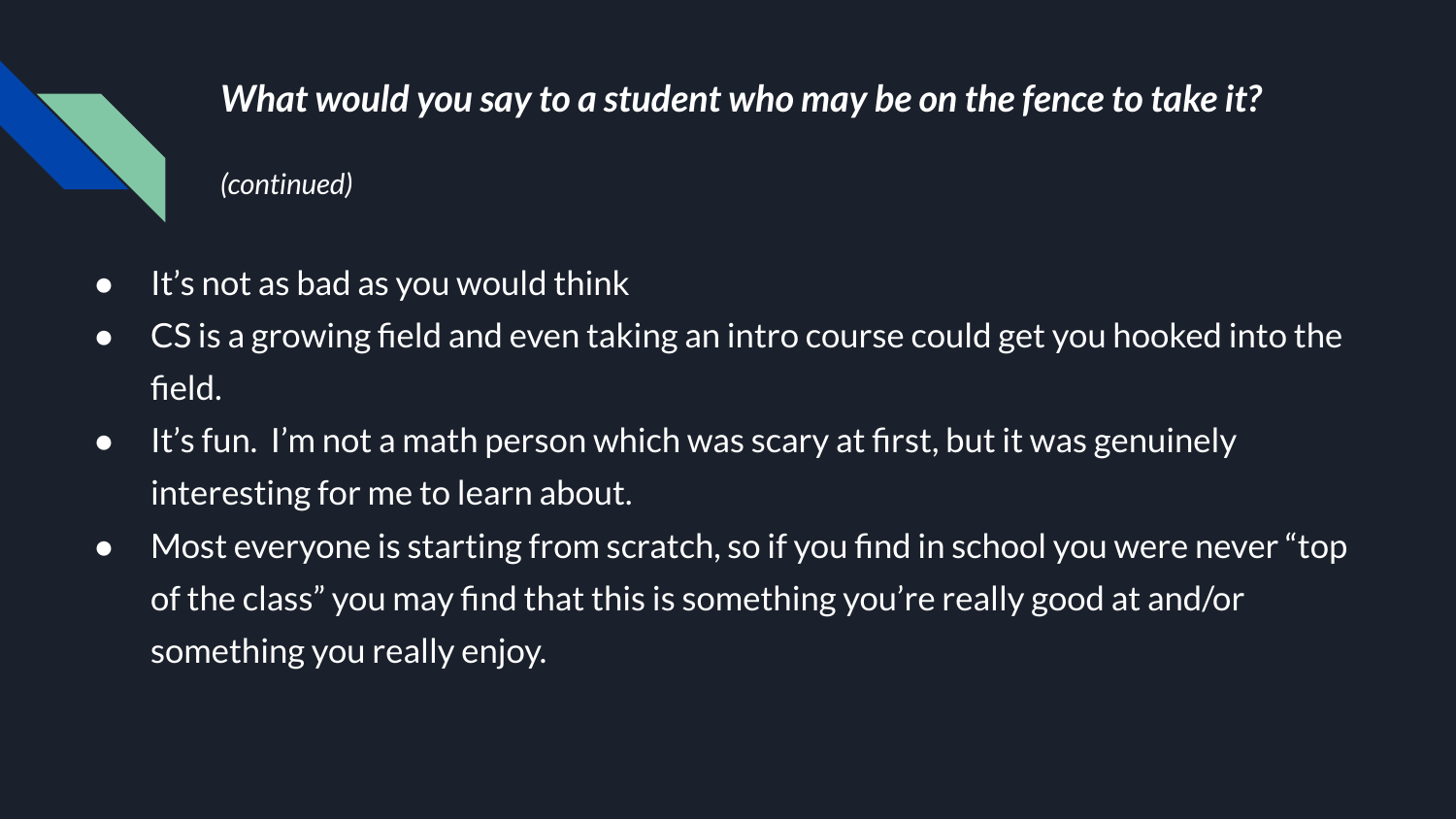

## **Sustaining it**

- Build Relationships First!
- Make it accessible to as many as possible!
- Make the course FEEL different than "the norm."
- Leverage the Hour of Code for district connections!

I've learned that people will forget what you said, people will forget what you did, but people will never forget how you made them feel.

Maya Angelou